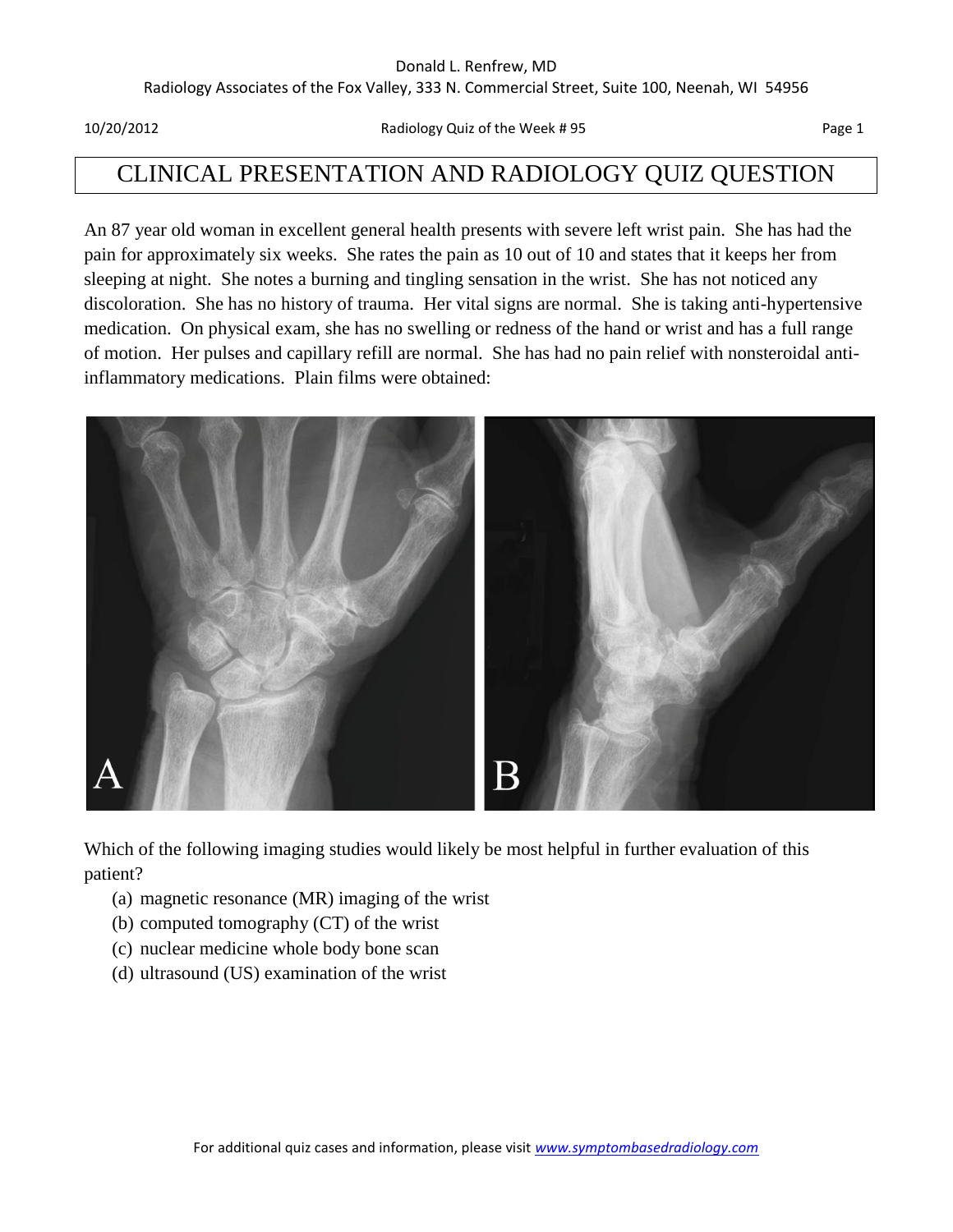### RADIOLOGY QUIZ QUESTION, ANSWER, AND EXPLANATION

An 87 year old woman in excellent general health presents with severe left wrist pain. She has had the pain for approximately six weeks. She rates the pain as 10 out of 10 and states that it keeps her from sleeping at night. She notes a burning and tingling sensation in the wrist. She has not noticed any discoloration. She has no history of trauma. Her vital signs are normal. She is taking anti-hypertensive medication. On physical exam, she has no swelling or redness of the hand or wrist and has a full range of motion. Her pulses and capillary refill are normal. She has had no pain relief with nonsteroidal antiinflammatory medications. Plain films were obtained, as seen on Page 1.

Which of the following imaging studies would likely be most helpful in further evaluation of this patient?

- (a) magnetic resonance (MR) imaging of the wrist
- (b) computed tomography (CT) of the wrist
- (c) nuclear medicine whole body bone scan
- (d) ultrasound (US) examination of the wrist

Plain film examination demonstrated degenerative changes, but no fracture, tumor, or other cause of the patient's severe ongoing pain was identified.

For patients with severe, unremitting wrist pain for whom the plain films demonstrates no obvious source of symptoms, MR imaging is likely to be most helpful in further evaluation, and therefore (a) is correct.

CT may be used as an alternative to MR when MR is contraindicated (for example, if the patient has a pacemaker or aneurysm clip), or for when evaluating a known fracture, but in general CT does not offer as much information as MR, especially regarding the soft tissue structures, and therefore (b) is incorrect. A nuclear medicine bone scan may be helpful in cases of stress fracture, radiographically occult fracture, or complex regional pain syndrome (also known as Sudek's atrophy), but is not nearly as helpful in evaluating soft tissue structures, and therefore (c) is incorrect. Ultrasound of the wrist is helpful for evaluation of blood flow and, in some centers, is used to evaluate displaced acute fractures and tendons, but such use is not at present widely accepted and (d) is incorrect.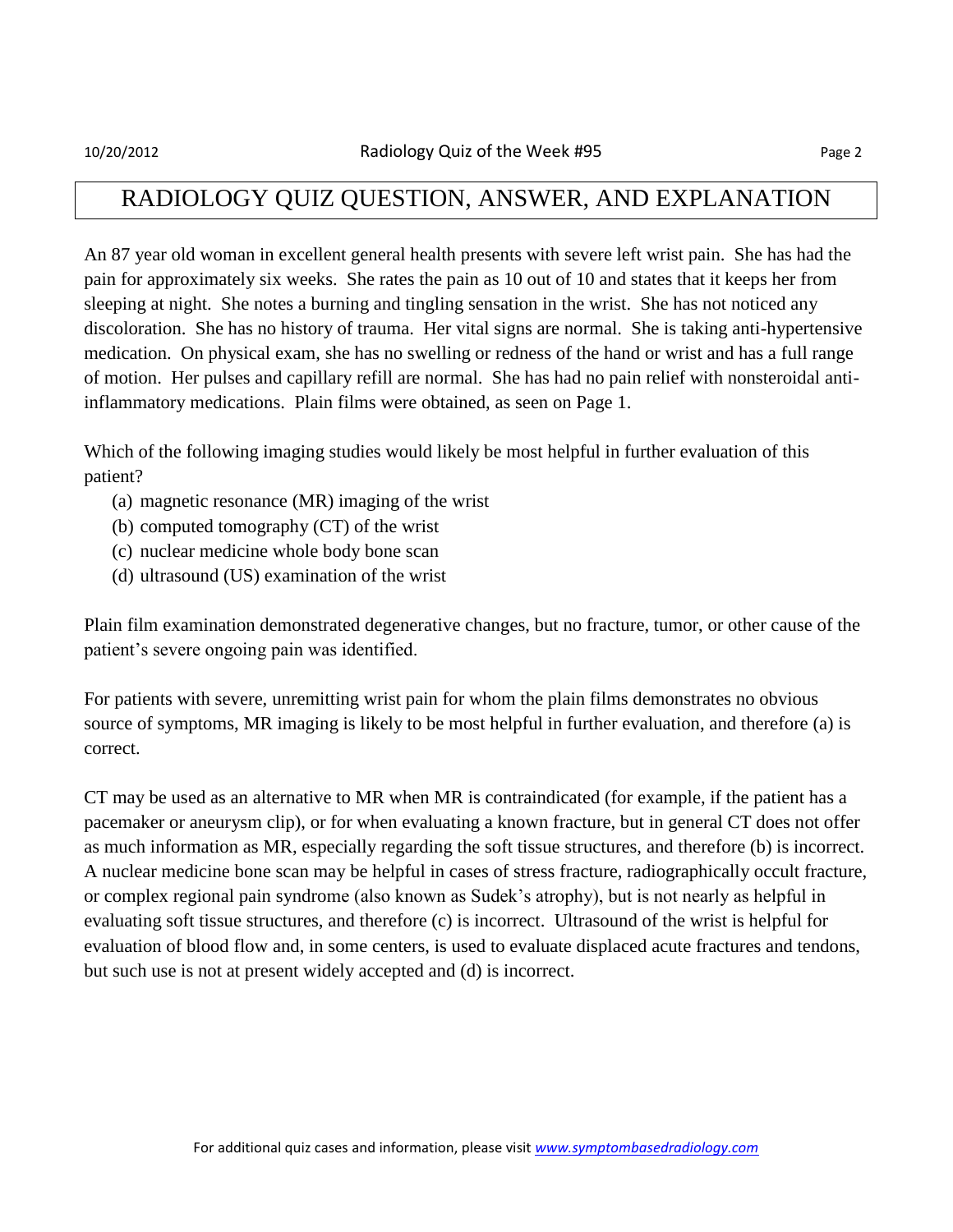An imaging study was performed:



Imaging questions:

- 1) What type of study is shown?
- 2) Are there any abnormalities?
- 3) What is the most likely diagnosis?
- 4) What is the next step in management?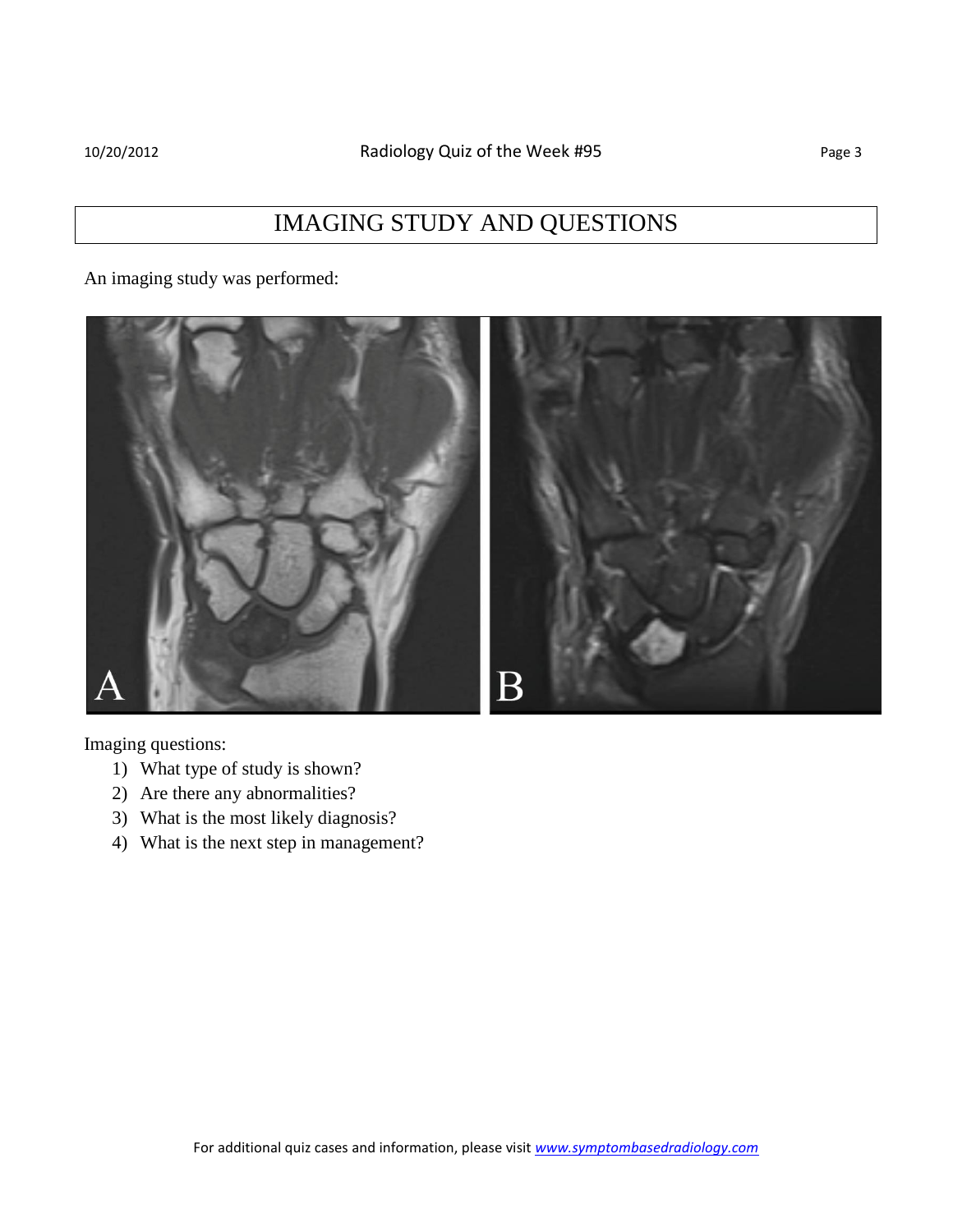### IMAGING STUDY QUESTIONS AND ANSWER



Imaging questions:

- 1) What type of study is shown? A. is a coronal T1 weighted MR image of the wrist and B. is a coronal fat suppressed T2 weighted MR image of the wrist.
- 2) Are there any abnormalities? Yes. There is abnormal, decreased signal intensity of the lunate on the T1 weighted MR image (arrow in A) and there is abnormal increased signal intensity of the lunate on the fat-suppressed T2-weighted image (arrow in B).
- 3) What is the most likely diagnosis? Osteonecrosis of the lunate, also known as Keinbock's disease.
- 4) What is the next step in management? Conservative measures include splinting or casting the wrist and hand along with oral pain medication. Surgical options include revascularization of the bone, removal of the bone (especially if it is shrunken or fragmented), or fusion of the carpus.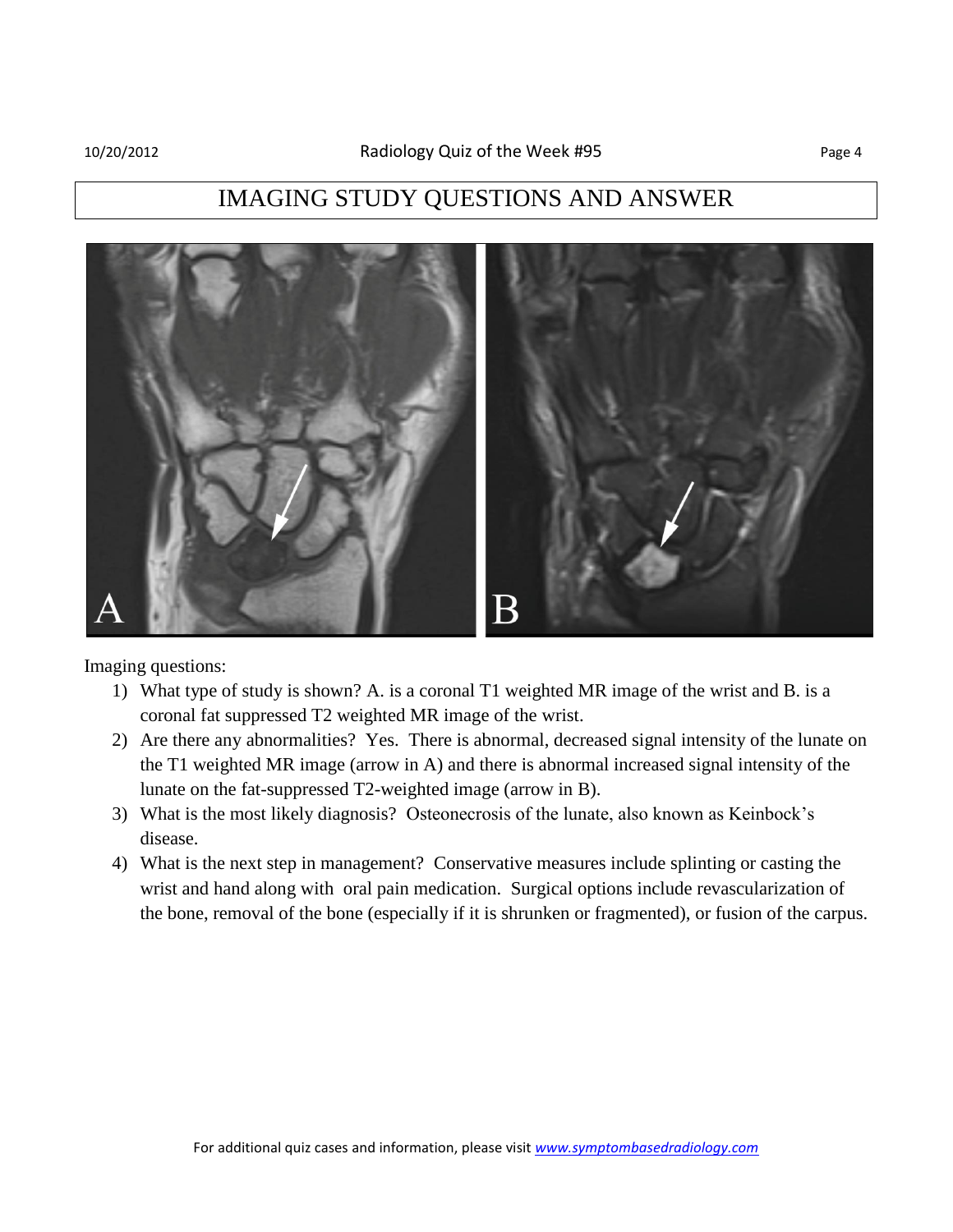## PATIENT DISPOSITION, DIAGNOSIS, AND FOLLOW-UP

The patient was scheduled to consult with a surgeon regarding surgical options for treatment when her pain started to subside. She delayed the surgical consultation, and within a matter of a few weeks her pain had completely remitted.